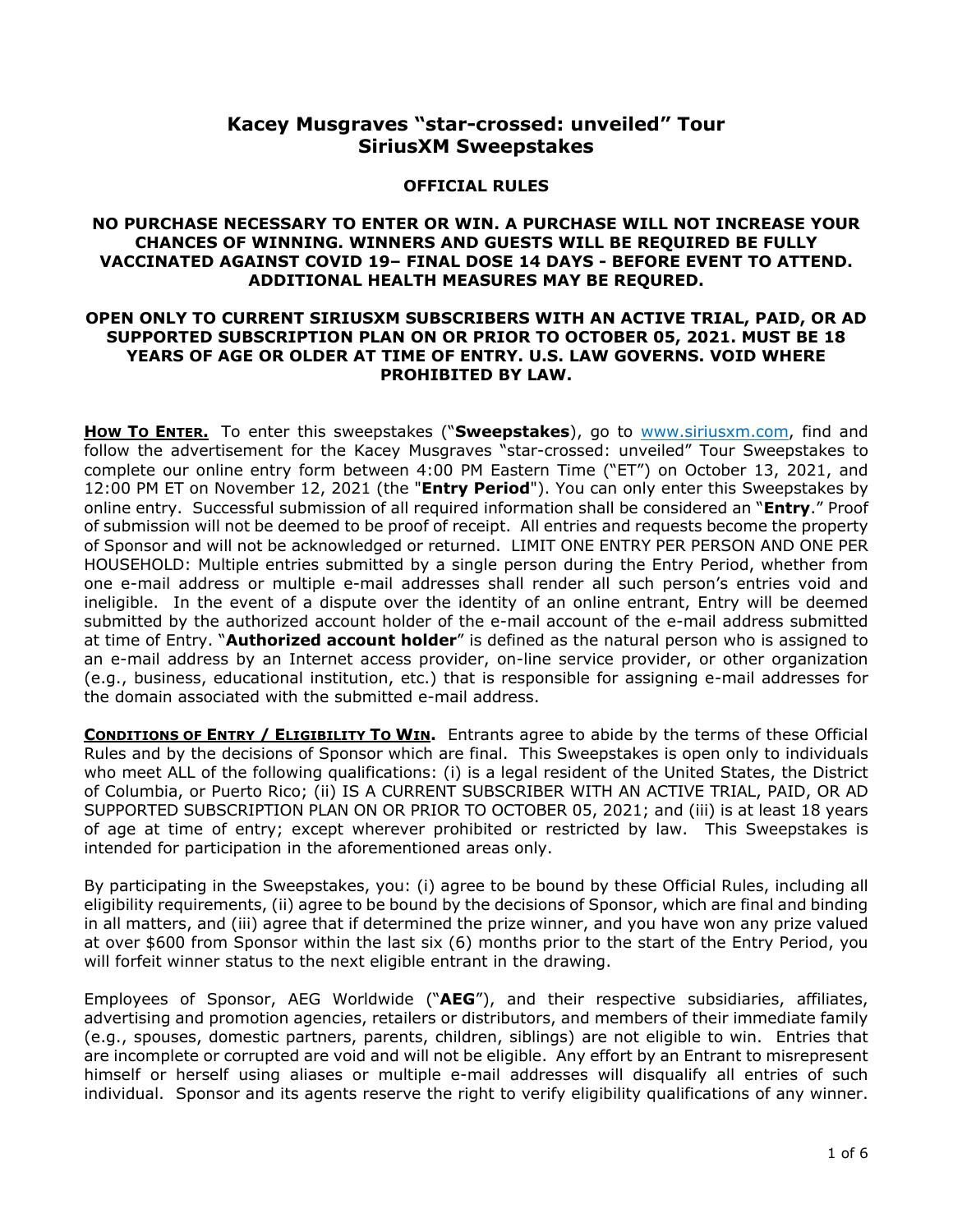Failure to comply with these Official Rules as determined in the sole discretion of the Sponsor may result in disqualification from the Sweepstakes. This Sweepstakes is subject to all applicable federal, state, and local laws and regulations.

**SPECIAL PUBLICITY NOTICE.** By entering this Sweepstakes, you grant to Sponsor and its promotional agents your express permission (except where prohibited by law) to use your original submission on the radio for entertainment purposes (without identifying you by full name), without further compensation. Also, by entering this Sweepstakes, if you are selected as a potential winner, you grant to Sponsor and their respective promotional agents your express permission (except where prohibited by law) to use your name, identity, description of prize won, hometown and likeness, if applicable, for promotional purposes, in any media now known or hereafter developed, including on the radio, and including for "live notification" of potential winner status purposes, without further compensation. Even though you consent to all the above, Sponsor has no obligation to do any of it. See more details at "WINNER / SELECTION / AGREEMENTS" below.

**PRIZE.** One (1) Grand Prize will be awarded to one winner using the selection process described below and satisfaction of eligibility requirements set forth above, consisting of:

- One (1) round-trip coach air transportation for two (2) to Los Angeles, CA (the **"Destination"**), from a major commercial airport in the continental United States nearest to winner's primary residence as determined by Sponsor; provided that Sponsor reserves the right to substitute ground transportation for air transportation if winner resides within 150 miles of the Destination;
- One (1) hotel accommodation for two (2) nights (one double occupancy room and room tax only) in or near Los Angeles, CA, checking in Saturday, February 19, 2022 and checking out Monday, February 21, 2022; and
- Two (2) premium tickets to the Kacey Musgraves "star-crossed: unveiled" Tour scheduled for Sunday, February 20, 2022 at the Staples Center in Los Angeles, CA (the "**Event**").

Aggregate Approximate Retail Value of all prizes is \$2,500.

All expenses specifically not mentioned herein, including without limitation, ground transportation, transfers, hotel amenities, fees and gratuities, meals, airline change fees, airline premium seat fees, airline baggage fees (both checked and carry on), personal expenses such as meals, photos, souvenirs, and passport fees, are the responsibility of the winner and guest. Travel and hotel accommodations are subject to availability. Certain blackout dates and material restrictions may apply. Date and location of any Event is subject to change and not the responsibility of Sponsor. If the Event is cancelled for any reason, Sponsor's only obligation is to award, or not award, the other elements of the prize, in its sole discretion. Kacey Musgraves tickets are subject to certain terms and conditions as specified by the ticket issuer. Winner agrees that the tickets are awarded pursuant to a revocable, nontransferable license that is personal to the winner and may not be sold, resold, auctioned, bartered, assigned, exchanged, placed in commerce, transferred, given away, donated, or otherwise conveyed. Winner and guest must comply with all venue and event rules and regulations, including execution of all required releases (if applicable). Failure to do so may result in forfeiture of such portion(s) of prize. If the Grand Prize winner is unable to travel on the dates required, the selected Grand Prize winner will forfeit the prize and another winner will be selected from among eligible entries received. Grand Prize Winner and guest must travel on same itinerary. No prize substitution, cash substitution, assignment, or transfer of prizes is permitted, except by Sponsor who may substitute a prize of equal or greater value if any portion of the advertised prize becomes unavailable. In no event shall more than the number of stated prizes be awarded. All prizes are intended to be awarded. Any un-used elements of the Grand Prize will be forfeited, will not be redeemable for cash, and may not reduce the prize value awarded for tax purposes. All federal, state, local, and other taxes, costs, and expenses relating to the use, acceptance, or possession of the prize are the sole responsibility of the winner. Winner will receive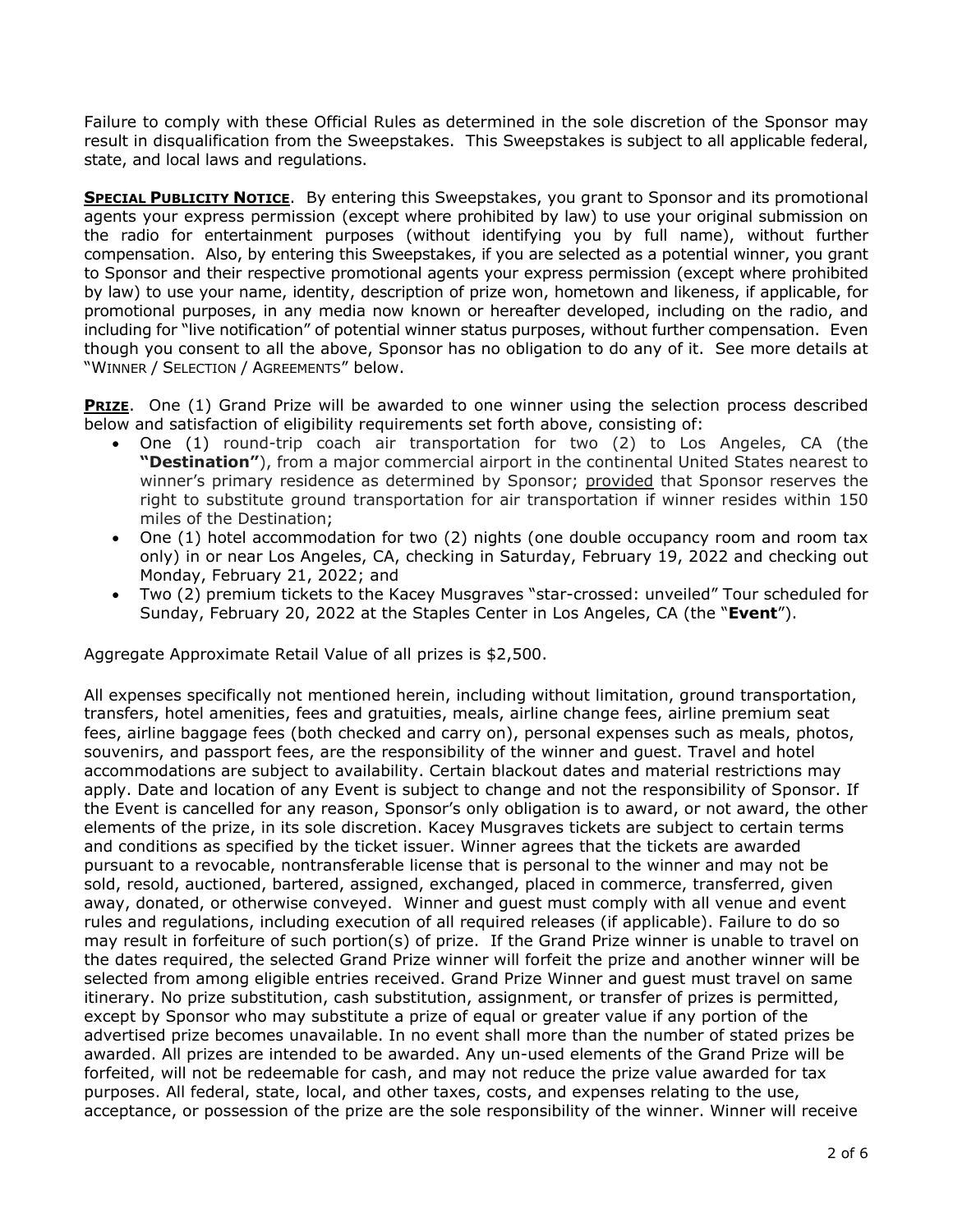an IRS Form 1099 for the actual value of prize awarded. Actual retail value of prize depends upon location of winner and fares at time of departure.

**ODDS.** Odds of winning depend upon the number of eligible entries received during the Entry Period. This Sweepstakes may be advertised as follows: (1) on the radio on various music, talk, entertainment and sports channels on both Sirius and XM Radio, (2) on the internet on various music, talk, entertainment and sports websites and SiriusXM channel pages at [www.siriusxm.com,](http://www.siriusxm.com/) (3) on Facebook, Twitter and other social media sites, (4) by unsponsored and sponsored members of the public in social media and online communities, and possibly (5) via selected versions of the SiriusXM weekly e-newsletter "The Hear & Now" which versions contain banner advertisements for our Sweepstakes that are delivered to a minimum of approximately 15,000,000 email addresses.

**WINNER / SELECTION / AGREEMENTS.** The winner will be determined in a random drawing to be held on or about **November 15, 2021,** following the close of the Entry Period from among all eligible entries received under the supervision of Sponsor whose decisions are final and binding in all respects. Selected Grand Prize Winner will be notified by telephone using information provided at time of entry and must respond within one (1) business day to give a valid email address where notification of potential winner status and required documents as described below can be sent. Except where prohibited, acceptance of prize constitutes winner's consent, and winner and guest will be required to sign a release, to allow Sponsor and its promotional agents to use winner's and winner's guest's name, likeness, photo, video footage, and/or biographical data for advertising and promotional purposes, without additional compensation, in perpetuity, in all media, now known or hereafter developed, in connection with Sponsor, this sweepstakes, the Sponsor's web sites, and the Events. Winner and winner's guest(s) will be required to sign and return to Sponsor a Declaration of Eligibility, Publicity & Liability Release ("**Declaration**") (where permitted by law) and/or IRS Form W-9 (if required by IRS regulations), prior to and as a condition of acceptance of prize, WITHIN ONE (1) BUSINESS DAY OF THE DATE OF THE NOTIFICATION or prize will be forfeited and an alternate winner selected. Winner's guest must also sign and return a liability and publicity release (where permitted by law) prior to travel. Prize will be awarded within 45 days after receipt and verification of completed prize notification. If prize notification is undeliverable, or if a potential winner does not respond to the prize notification telephone call within the time specified or if the potential winner cannot be contacted for any reason, including an invalid telephone number, if the Declaration is not complete and received by Sponsor within the time required, or in the event of non-compliance with these Official Rules, the prize will be forfeited, and an alternate winner will be selected at random from the remaining eligible entries. All guests must be at least 18 years old at time of travel except as follows. In the event guest is under the age of majority ("Minor") as determined by the laws of the state in which the Minor resides, the Declaration must be signed by a parent or legal guardian on the Minor's behalf.

**SPECIAL COVID-19 NOTICE**: Entrants fully understand that (a) the novel coronavirus SARS-CoV-2 and any resulting disease (together with any mutation, adaptation, or variation thereof, "**COVID-19**") is extremely contagious and there is an inherent risk of exposure to COVID-19 in any place where people are or have been present; (b) no precautions, including protocols that will be implemented from time to time by Event venue can eliminate the risk of exposure to COVID-19; (c) while people of all ages and health conditions have been adversely affected by COVID-19, certain people have been identified by public health authorities as having greater risk based on age and/or underlying medical conditions; (d) other persons travelling to and/or from the Event and attending the Event may not be fully vaccinated against the Covid-19 virus; and (e) exposure to COVID-19 can result in being subject to quarantine requirements, illness, disability, other shortterm and long-term health effects, and/or death, regardless of age or health condition.

**SPECIAL NOTICE REGARDING TRAVEL AND EVENT ATTENDANCE**: WINNER AND GUEST ARE RESPONSIBLE FOR STAYING INFORMED OF AND ABIDING BY ALL AIRLINE, AIRPORT, AND EVENT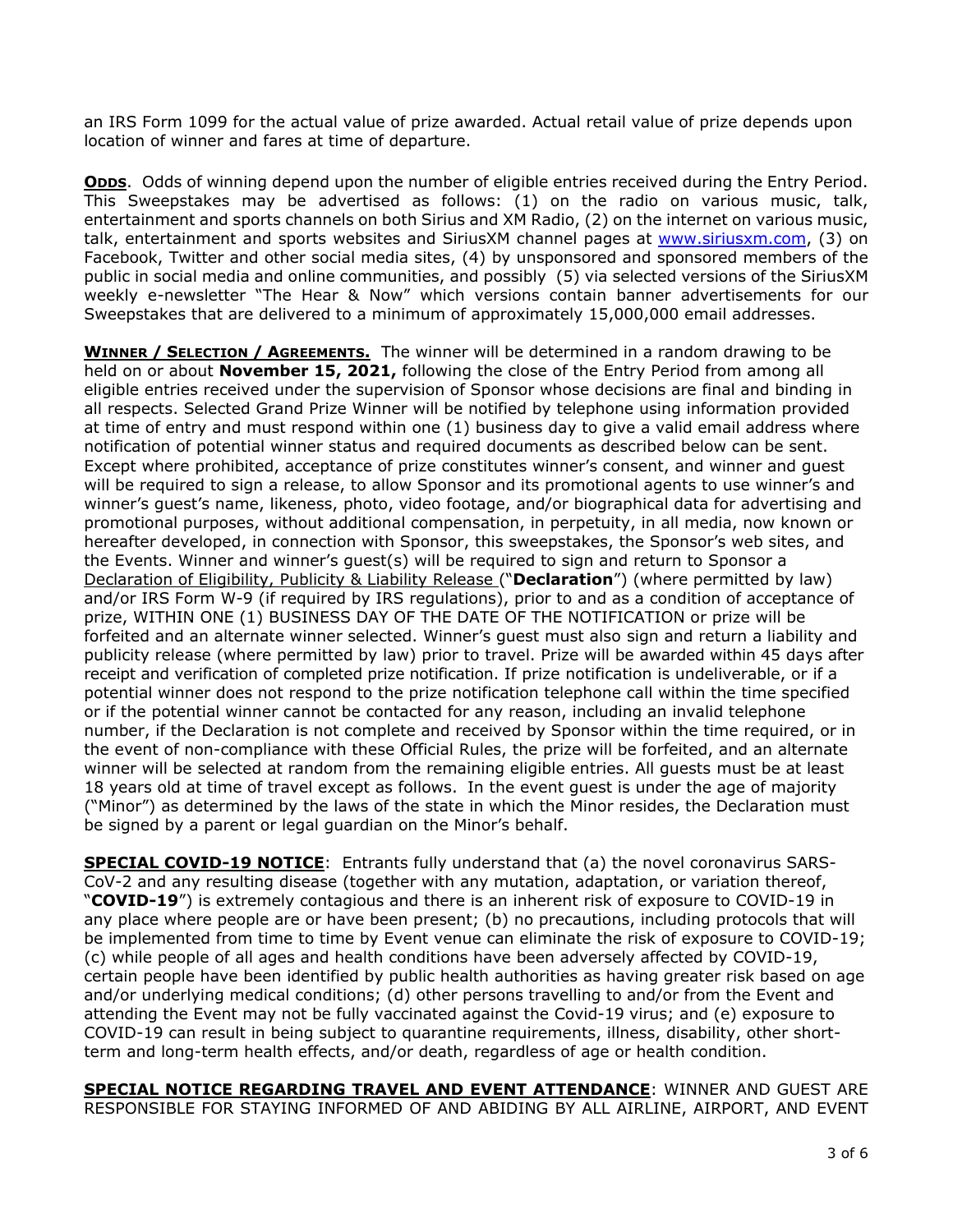VENUE RULES AND POLICIES, WHICH MAY INCLUDE, BUT NOT BE LIMITED TO A TEMPERATURE CHECK, SOCIAL DISTANCING, MASKING, PROOF OF VACCINATION, AND/OR PROOF OF NEGATIVE VIRUS TESTING. SPONSOR, AEG, THE APPLICABLE TRAVEL AIRLINE, AND THEIR RESPECTIVE AGENTS, EACH RESERVE THE RIGHT, IN THEIR SOLE DISCRETION, TO REMOVE OR TO DENY TRAVEL, OR REVOKE FULL OR PARTIAL ACCESS TO THE EVENT, TO WINNER AND/OR GUEST WHO DOES NOT ANY OF THE AFOREMENTIONED RULES, IS INTOXICATED, PRESENTS A SAFETY RISK, ENGAGES IN DISRUPTIVE BEHAVIOR, OR ACTS WITH THE INTENT TO ANNOY, ABUSE, THREATEN, OR HARASS ANY OTHER PERSON. COVID-19 HEALTH PROTOCOLS MAY CHANGE AT ANY TIME AND SPONSOR, AEG, EVENT VENUE, AND TALENT HAVE NO OBLIGATION OR RESPONSIBILITY TO ANY PERSON WHO IS UNABLE TO COMPLY WITH UPDATED REQUIREMENTS, IS DENIED ENTRY, OR WHO MAY BE REMOVED FROM THE EVENT.

**VACCINATION REQUIREMENT FOR EVENT ATTENDANCE**: All winners and guests of winners chosen or permitted by Sponsor to attend the Event must be fully vaccinated against COVID-19 at least fourteen (14) days prior to the Event.

**PRIVACY NOTICE / MARKETING.** By entering this Sweepstakes, any personal information Entrants submit will be disclosed to the Sponsor and will be used only by us consistent with our privacy policy. Sponsor may use entrants' personal information, including postal and e-mail addresses, to contact entrants regarding SiriusXM goods and services and any other offers and/or promotions that we believe might be of interest to entrants. (If you have previously asked us not to send you promotional emails, your Entry into this promotion will cause you to receive emails related only to this promotion.)

Special Note: We will make no use of your telephone number or date of birth as a result of your Entry except to contact potential winner and to verify your eligibility to enter. This promotion may be advertised on Facebook, but Entrants will be providing information to Sirius XM Radio Inc. and not to Facebook. Be sure to read the SiriusXM Radio Privacy Policy at [www.siriusxm.com/privacy.](http://www.siriusxm.com/privacy)

**UNIVERSAL MUSIC GROUP**: Upon entering this sweepstakes, you will have an additional opportunity to opt-in to receive communications, including information and special offers from Universal Music Group. If you opt-in to this opportunity, you agree that your personal information will be collected by Sponsor, given to Universal Music Group, and will be used by Universal Music Group subject to Universal Music Group's Privacy Policy. Be sure to read Universal Music Group's [Privacy Policy.](https://privacy.umusic.com/)

**GENERAL CAUTION / RELEASE.** Sponsor reserves the right to permanently disqualify any person it believes has violated these Official Rules. If, in Sponsor's opinion, there is any suspected or actual evidence of electronic or non-electronic tampering with any portion of this Sweepstakes, or if technical difficulties or technical corruption (including a computer virus or system malfunction) compromise the integrity of the Sweepstakes, Sponsor reserves the right to terminate the Sweepstakes and select winner from among all eligible entries received prior to termination. Should the Sweepstakes be terminated prior to the stated expiration date, notice will be posted at [www.siriusxm.com.](http://www.siriusxm.com/) Any attempt to deliberately damage the content or operation of this drawing is unlawful and subject to legal action by the Sponsor and its agents. You agree, on your own behalf, and on behalf of your heirs, executors, administrators, legal representatives, successors and assigns (collectively the "**Releasing Parties**") to hereby release, defend, indemnify, and hold harmless the Sponsor, AEG Worldwide, and those working on their respective behalf, and all other businesses involved in this Sweepstakes (including prize vendor or provider, talent, or Event Venue), as well as each of their respective employees, officers, directors, agents and representatives, successors and assigns (collectively the "**Released Parties**"), from any and all actions, causes of action, suits, debts, dues, sums of money, accounts, reckonings, covenants, contracts, controversies, agreements, promises, trespasses, lost profits, indirect or direct damages, consequential damages, incidental damages, punitive or exemplary damages, including for injury and death, judgments, extent, executions, claims and demands whatsoever, in law, admiralty or equity, whether known or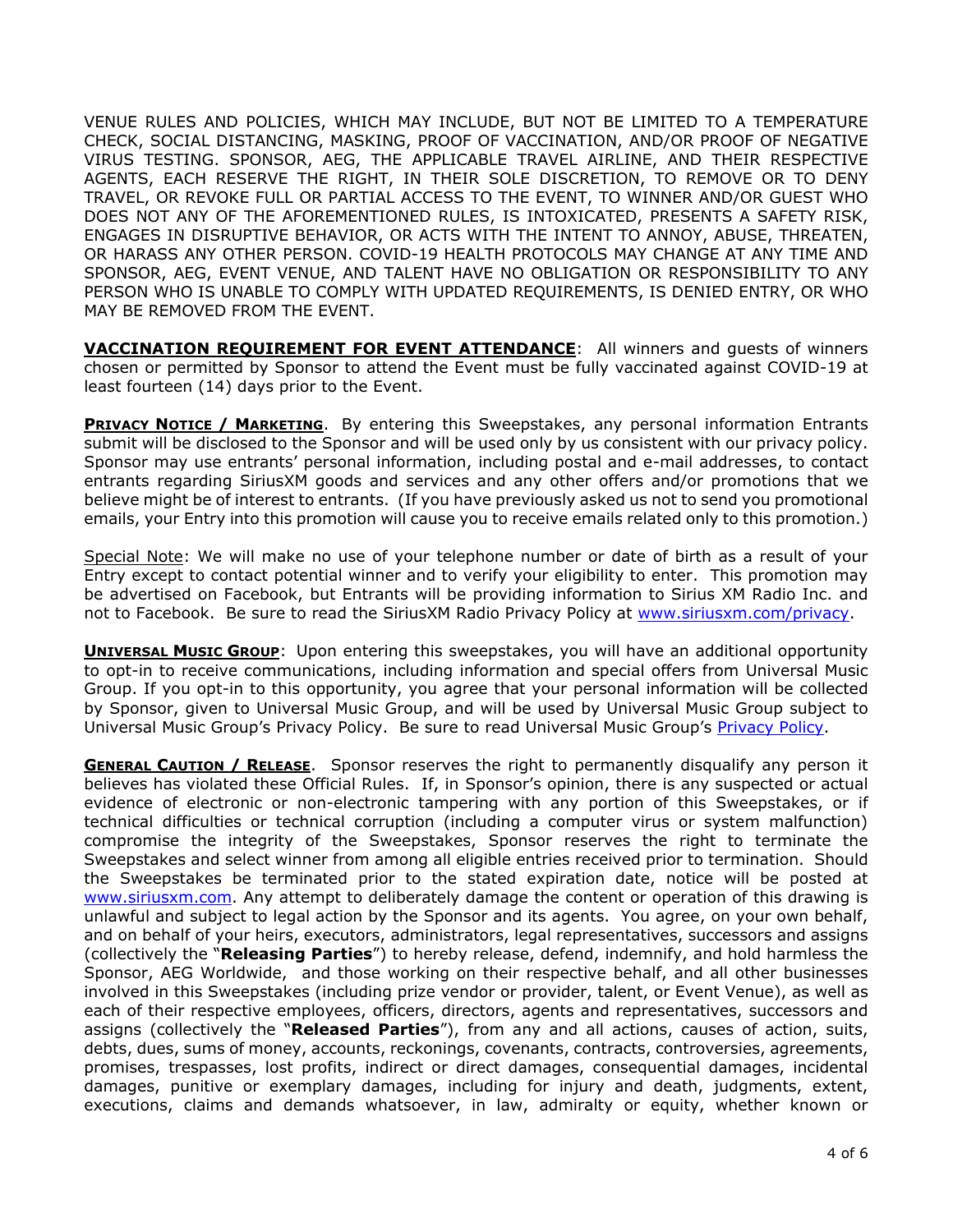unknown, foreseen or unforeseen, against Released Parties which any one or more of the Releasing Parties ever had, now have or hereafter can, shall or may have, whether known or unknown, asserted or non-asserted, which may in any way arise out of or relate to your participation in this Sweepstakes or the awarding, acceptance, use, or misuse of a prize, including travelling to and attendance at the Event.

**DISCLAIMER OF LIABILITY.** The Released Parties shall not be responsible for (i) any typographical or other error in the publishing or printing of the offer, administration of the Sweepstakes or in the announcement of any prize; (ii) lost, late, misdirected, damaged, illegible or incomplete entries, or postage due mail; (iii) error, omission, interruption, deletion, defect, delay in operations or transmission, theft or destruction or unauthorized access to or alterations of entry materials, or for technical, network, telephone equipment, electronic, computer, mobile device, hardware or software malfunctions of any kind, or inaccurate transmission of or failure to receive entry information by Sponsor on account of technical problems or traffic congestion on the Internet or at any web site or any combination thereof; (iv) any injury or damage to entrant's or any other person's computer or mobile device related to or resulting from participating in the Sweepstakes; or (v) the failure of any third party to comply with the instructions and proper administration of this Sweepstakes.

You agree that the Released Parties shall not be liable for any injury, including illness, death, loss, or damage of any kind caused or claimed to be caused, by participation in this Sweepstakes, or from the acceptance, use, or redemption of any prize, including travelling to and attendance at the Event.

**FORCE MAJEURE**. In the event Sponsor and its agents are prevented from continuing with this Sweepstakes as contemplated herein by any event beyond its control, including but not limited to fire, flood, earthquake, explosion, pandemic, virus, quarantine, labor dispute or strike, act of God or public enemy, satellite or equipment failure, riot or civil disturbance, terrorist threat or activity, war (declared or undeclared) or any federal, state, or local government law, order, or regulation, or order of any court or other cause not within their control, Sponsor and its agents shall have the right to modify, suspend, extend or terminate the sweepstakes, and award the prize in its sole discretion. IF THE EVENT IS CANCELLED OR TRAVEL TO THE DESTINATION IS IN ANY WAY DELAYED OR CANCELLED, SPONSOR'S ONLY OBLIGATION IS TO AWARD, OR NOT AWARD, THE REMAINING ELEMENTS OF THE PRIZES DESCRIBED ABOVE.

**LAW / DISPUTE RESOLUTION.** This Sweepstakes shall be governed by and interpreted under the laws of the State of New York, U.S.A., without regard to its conflicts of laws provisions that may require the application of the laws of another jurisdiction. All disputes, claims, and causes of action arising out of or in connection with this Sweepstakes shall be resolved individually, without resort to any form of class action. Any action or litigation concerning this Sweepstakes shall take place exclusively in the federal or state courts sitting in New York, New York, and you expressly consent to the jurisdiction of and venue in such courts and you waive all defenses of lack of jurisdiction and inconvenient forum with respect to such courts. You agree to service of process by mail or other method acceptable under the laws of the State of New York. ANY CLAIMS, JUDGMENTS AND/OR AWARDS SHALL BE LIMITED TO ACTUAL OUT-OF-POCKET COSTS ASSOCIATED WITH ENTERING THIS SWEEPSTAKES. YOU HEREBY WAIVE ANY RIGHTS OR CLAIMS TO ATTORNEY'S FEES, INDIRECT, SPECIAL, PUNITIVE, INCIDENTAL OR CONSEQUENTIAL DAMAGES, WHETHER FORESEEABLE OR NOT AND WHETHER BASED ON NEGLIGENCE OR OTHERWISE.

**WINNERS LIST.** For the name of the winner, available after **November 30, 2021** ("**Winners List Date**"), send a stamped, self-addressed envelope (except where prohibited) and a note identifying the name of this Sweepstakes within 45 days after the Winners List Date to the Sponsor at the address set forth below, Attention: Promotions Department/Kacey Musgraves